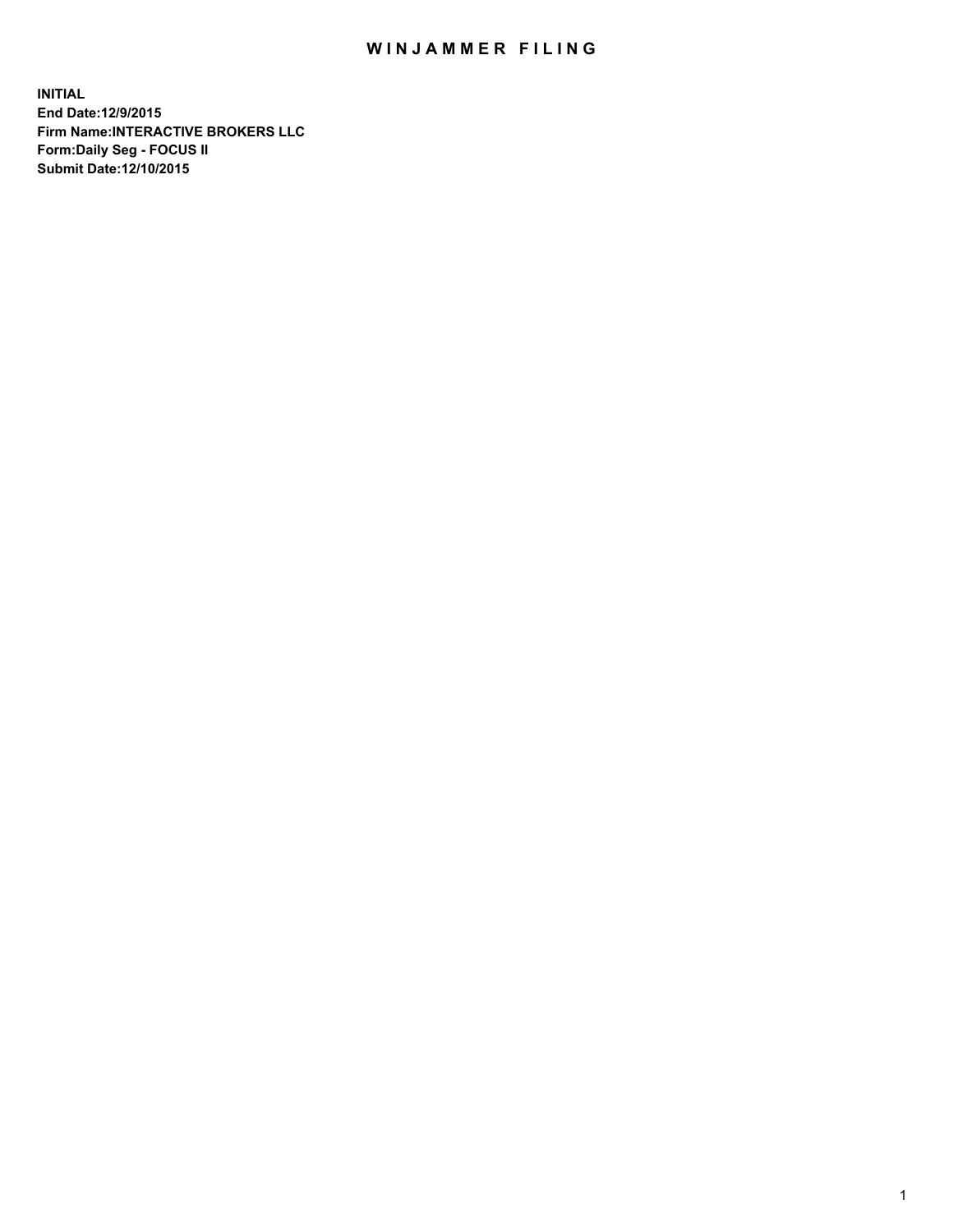## **INITIAL End Date:12/9/2015 Firm Name:INTERACTIVE BROKERS LLC Form:Daily Seg - FOCUS II Submit Date:12/10/2015 Daily Segregation - Cover Page**

| Name of Company<br><b>Contact Name</b><br><b>Contact Phone Number</b><br><b>Contact Email Address</b>                                                                                                                                                                                                                         | <b>INTERACTIVE BROKERS LLC</b><br><b>Alex Parker</b><br>203-618-7738<br>aparker@interactivebrokers.com |
|-------------------------------------------------------------------------------------------------------------------------------------------------------------------------------------------------------------------------------------------------------------------------------------------------------------------------------|--------------------------------------------------------------------------------------------------------|
| FCM's Customer Segregated Funds Residual Interest Target (choose one):<br>a. Minimum dollar amount: ; or<br>b. Minimum percentage of customer segregated funds required:% ; or<br>c. Dollar amount range between: and; or<br>d. Percentage range of customer segregated funds required between:% and%.                        | <u>0</u><br><u>155,000,000 245,000,000</u><br>00                                                       |
| FCM's Customer Secured Amount Funds Residual Interest Target (choose one):<br>a. Minimum dollar amount: ; or<br>b. Minimum percentage of customer secured funds required:% ; or<br>c. Dollar amount range between: and; or<br>d. Percentage range of customer secured funds required between: % and %.                        | $\overline{\mathbf{0}}$<br>80,000,000 120,000,000<br>00                                                |
| FCM's Cleared Swaps Customer Collateral Residual Interest Target (choose one):<br>a. Minimum dollar amount: ; or<br>b. Minimum percentage of cleared swaps customer collateral required:%; or<br>c. Dollar amount range between: and; or<br>d. Percentage range of cleared swaps customer collateral required between:% and%. | <u>0</u><br>0 <sub>0</sub><br><u>00</u>                                                                |

Attach supporting documents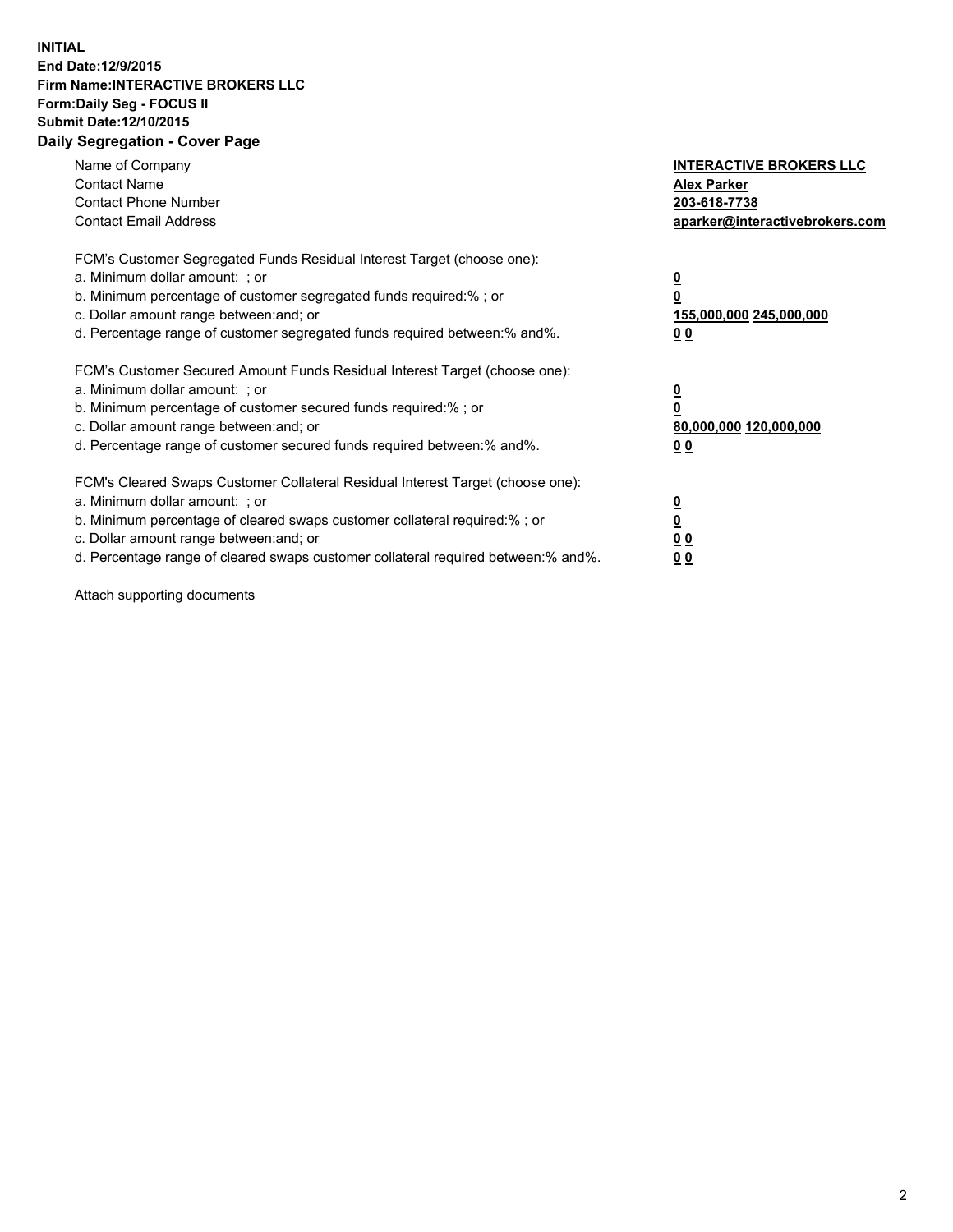## **INITIAL End Date:12/9/2015 Firm Name:INTERACTIVE BROKERS LLC Form:Daily Seg - FOCUS II Submit Date:12/10/2015 Daily Segregation - Secured Amounts**

|     | Daily Jegregation - Jeculed Aniounts                                                        |                                  |
|-----|---------------------------------------------------------------------------------------------|----------------------------------|
|     | Foreign Futures and Foreign Options Secured Amounts                                         |                                  |
|     | Amount required to be set aside pursuant to law, rule or regulation of a foreign            | $0$ [7305]                       |
|     | government or a rule of a self-regulatory organization authorized thereunder                |                                  |
| 1.  | Net ledger balance - Foreign Futures and Foreign Option Trading - All Customers             |                                  |
|     | A. Cash                                                                                     | 327,177,377 [7315]               |
|     |                                                                                             |                                  |
|     | B. Securities (at market)                                                                   | $0$ [7317]                       |
| 2.  | Net unrealized profit (loss) in open futures contracts traded on a foreign board of trade   | $-2,363,460$ [7325]              |
| 3.  | Exchange traded options                                                                     |                                  |
|     | a. Market value of open option contracts purchased on a foreign board of trade              | <b>25,627</b> [7335]             |
|     | b. Market value of open contracts granted (sold) on a foreign board of trade                | $-30,148$ [7337]                 |
| 4.  | Net equity (deficit) (add lines 1.2. and 3.)                                                | 324,809,396 [7345]               |
| 5.  | Account liquidating to a deficit and account with a debit balances - gross amount           | 104,159 [7351]                   |
|     | Less: amount offset by customer owned securities                                            | 0 [7352] 104,159 [7354]          |
| 6.  | Amount required to be set aside as the secured amount - Net Liquidating Equity              | 324,913,555 [7355]               |
|     | Method (add lines 4 and 5)                                                                  |                                  |
| 7.  | Greater of amount required to be set aside pursuant to foreign jurisdiction (above) or line | 324,913,555 [7360]               |
|     | 6.                                                                                          |                                  |
|     | FUNDS DEPOSITED IN SEPARATE REGULATION 30.7 ACCOUNTS                                        |                                  |
| 1.  | Cash in banks                                                                               |                                  |
|     | A. Banks located in the United States                                                       | 30 [7500]                        |
|     | B. Other banks qualified under Regulation 30.7                                              | 0 [7520] 30 [7530]               |
| 2.  | Securities                                                                                  |                                  |
|     | A. In safekeeping with banks located in the United States                                   | 352,587,339 [7540]               |
|     | B. In safekeeping with other banks qualified under Regulation 30.7                          | 0 [7560] 352,587,339 [7570]      |
| 3.  | Equities with registered futures commission merchants                                       |                                  |
|     | A. Cash                                                                                     | $0$ [7580]                       |
|     | <b>B.</b> Securities                                                                        | $0$ [7590]                       |
|     |                                                                                             | $0$ [7600]                       |
|     | C. Unrealized gain (loss) on open futures contracts                                         |                                  |
|     | D. Value of long option contracts                                                           | $0$ [7610]                       |
|     | E. Value of short option contracts                                                          | 0 [7615] 0 [7620]                |
| 4.  | Amounts held by clearing organizations of foreign boards of trade                           |                                  |
|     | A. Cash                                                                                     | $0$ [7640]                       |
|     | <b>B.</b> Securities                                                                        | $0$ [7650]                       |
|     | C. Amount due to (from) clearing organization - daily variation                             | $0$ [7660]                       |
|     | D. Value of long option contracts                                                           | $0$ [7670]                       |
|     | E. Value of short option contracts                                                          | 0 [7675] 0 [7680]                |
| 5.  | Amounts held by members of foreign boards of trade                                          |                                  |
|     | A. Cash                                                                                     | 90,293,358 [7700]                |
|     | <b>B.</b> Securities                                                                        | $0$ [7710]                       |
|     | C. Unrealized gain (loss) on open futures contracts                                         | 1,237,439 [7720]                 |
|     | D. Value of long option contracts                                                           | 25,635 [7730]                    |
|     | E. Value of short option contracts                                                          | -30,148 [7735] 91,526,284 [7740] |
| 6.  | Amounts with other depositories designated by a foreign board of trade                      | 0 [7760]                         |
| 7.  | Segregated funds on hand                                                                    | $0$ [7765]                       |
| 8.  | Total funds in separate section 30.7 accounts                                               | 444,113,653 [7770]               |
| 9.  | Excess (deficiency) Set Aside for Secured Amount (subtract line 7 Secured Statement         | 119,200,098 [7380]               |
|     | Page 1 from Line 8)                                                                         |                                  |
| 10. | Management Target Amount for Excess funds in separate section 30.7 accounts                 | 80,000,000 [7780]                |
| 11. | Excess (deficiency) funds in separate 30.7 accounts over (under) Management Target          | 39,200,098 [7785]                |
|     |                                                                                             |                                  |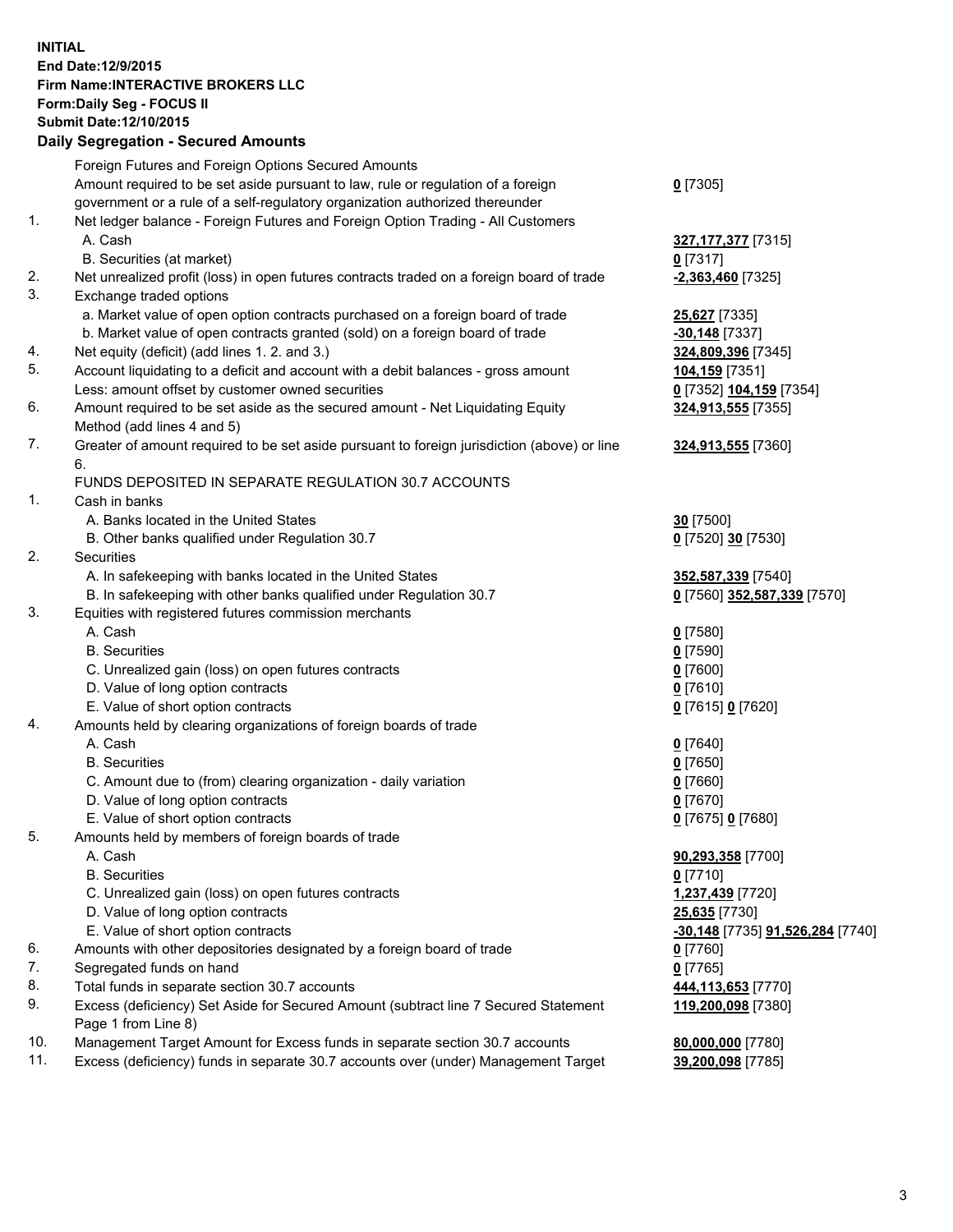**INITIAL End Date:12/9/2015 Firm Name:INTERACTIVE BROKERS LLC Form:Daily Seg - FOCUS II Submit Date:12/10/2015 Daily Segregation - Segregation Statement** SEGREGATION REQUIREMENTS(Section 4d(2) of the CEAct) 1. Net ledger balance A. Cash **2,656,150,782** [7010] B. Securities (at market) **0** [7020] 2. Net unrealized profit (loss) in open futures contracts traded on a contract market **-26,423,685** [7030] 3. Exchange traded options A. Add market value of open option contracts purchased on a contract market **74,794,533** [7032] B. Deduct market value of open option contracts granted (sold) on a contract market **-161,769,367** [7033] 4. Net equity (deficit) (add lines 1, 2 and 3) **2,542,752,263** [7040] 5. Accounts liquidating to a deficit and accounts with debit balances - gross amount **118,614** [7045] Less: amount offset by customer securities **0** [7047] **118,614** [7050] 6. Amount required to be segregated (add lines 4 and 5) **2,542,870,877** [7060] FUNDS IN SEGREGATED ACCOUNTS 7. Deposited in segregated funds bank accounts A. Cash **266,385,198** [7070] B. Securities representing investments of customers' funds (at market) **1,426,479,244** [7080] C. Securities held for particular customers or option customers in lieu of cash (at market) **0** [7090] 8. Margins on deposit with derivatives clearing organizations of contract markets A. Cash **26,824,748** [7100] B. Securities representing investments of customers' funds (at market) **1,098,987,040** [7110] C. Securities held for particular customers or option customers in lieu of cash (at market) **0** [7120] 9. Net settlement from (to) derivatives clearing organizations of contract markets **13,341,792** [7130] 10. Exchange traded options A. Value of open long option contracts **74,692,686** [7132] B. Value of open short option contracts **-161,667,527** [7133] 11. Net equities with other FCMs A. Net liquidating equity **0** [7140] B. Securities representing investments of customers' funds (at market) **0** [7160] C. Securities held for particular customers or option customers in lieu of cash (at market) **0** [7170] 12. Segregated funds on hand **0** [7150] 13. Total amount in segregation (add lines 7 through 12) **2,745,043,181** [7180] 14. Excess (deficiency) funds in segregation (subtract line 6 from line 13) **202,172,304** [7190] 15. Management Target Amount for Excess funds in segregation **155,000,000** [7194]

16. Excess (deficiency) funds in segregation over (under) Management Target Amount Excess

**47,172,304** [7198]